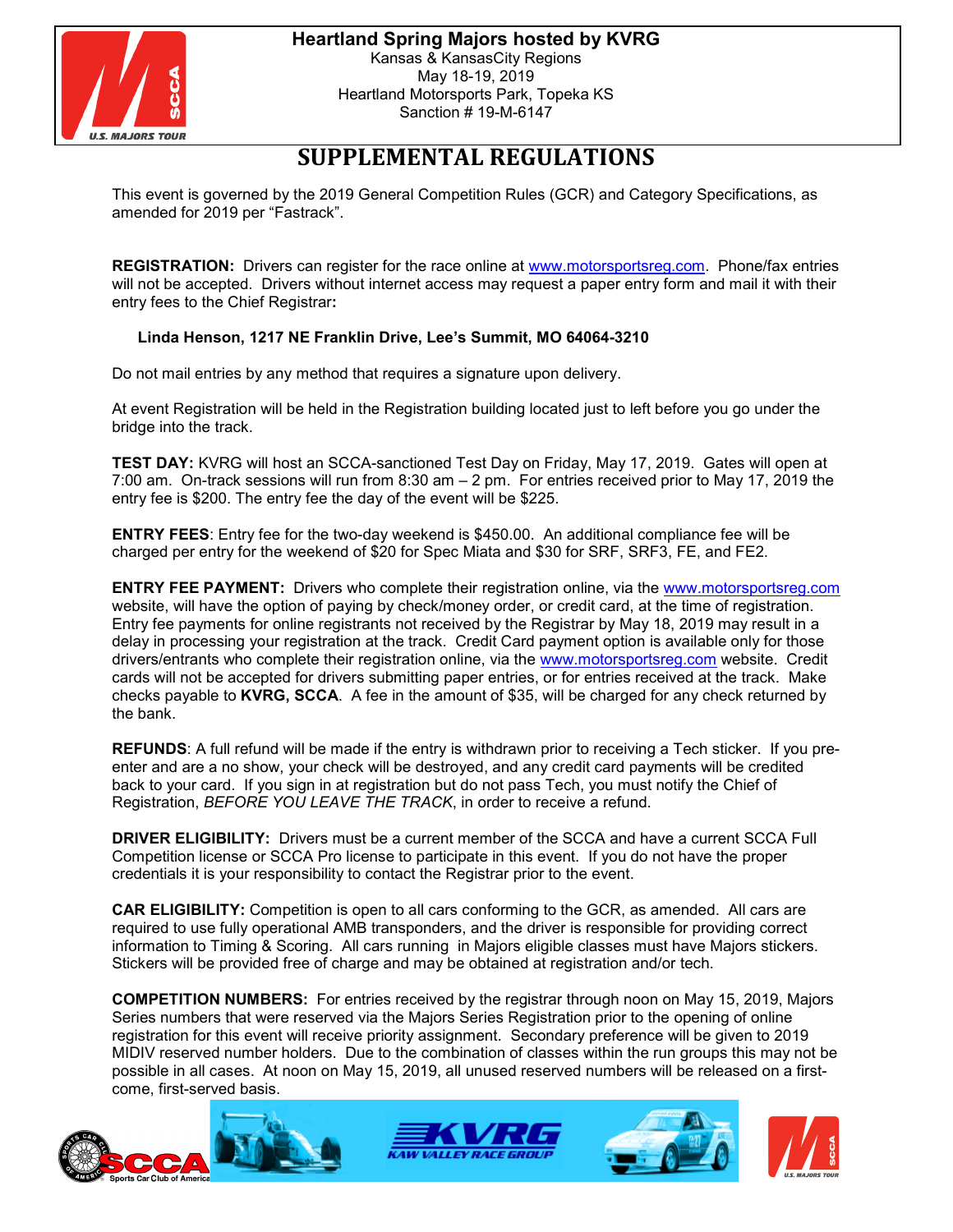**TECH**: All drivers without a current year helmet sticker must present all driver gear as required by the GCR, vehicle logbook, and completed tech card to Tech. If your car requires an annual tech you must also bring the car to Tech. Tech will be located inside the Tech building.

**EXPRESS TECH:** Drivers with both a current annual tech and a current year helmet sticker may bring just their vehicle log book and completed tech card to get their event stickers.

**SCALES:** Will be available at Tech when Tech is open. Scales may be available for other participants during race impound, but priority will be given to impounded cars. Scales may be made available at other times at the discretion of the Chief of Tech.

**DRIVERS MEETING**: A drivers meeting will be held after each group's first qualifying session of the weekend in the tech/impound area, attendance is mandatory even if a driver did not participate in the session.

**EVENT SCHEDULE/RUN GROUPS**: Actual session start times may be delayed from the published schedule due to unforeseen circumstances during the event. It is the driver's responsibility to listen to the PA system and pay attention to activity on track. The schedule or run groups may only be changed (or start times advanced) at the discretion of the Race Director, with concurrence by the Event Chair, depending on pre-race entry counts or as needed to accommodate situations during the event. Listen to the PA system and pay attention to what is happening on track as the next session start time may be earlier than published!

**IMPOUND:** For Saturday races the top three competitors in each class shall report to impound immediately following the completion of their cool-off lap. For Sunday Races the top three competitors in each class shall report to impound immediately following completion of their cool-off or victory lap while all other competitors are strongly encouraged to attend the podium festivities following their race. After any session additional cars may be directed to report to Impound at the discretion of the Race Director.

**VICTORY LAPS**: Winners of all races will receive a checkered flag. For Sunday races only, following the cool down lap, the winner of each class should proceed immediately to start stand where they will receive a checkered flag and be directed on course for a single Victory Lap. Drivers need not wear their helmet or gloves during the victory lap and passengers are permitted in accordance with GCR 6.11.7. Drivers shall maintain a safe speed and be wary of safety vehicles which may be on course.

**GRID**: Starting positions for the Saturday race will be determined by the fastest time recorded for each car during the preceding qualifying session. Starting positions for the Sunday race will be determined by the fastest time recorded for each car during each of the preceding qualifying session(s) or their fastest lap during the Saturday race. Cars arriving at the grid after their group has been dispatched on track may, at the discretion of the Operating Steward, be held at pit out and released at the end of the pack after the field has completed the pace lap.

**COMBINED GROUP WARM-UP SESSIONS:** If scheduled, these combined-group sessions allow drivers to bed brake pads, scuff tires, and/or test changes/repairs that may have been completed since their last session. As such they are not being timed and have no effect on any race grid positions. Please extend additional courtesy toward your fellow drivers during these sessions.

**QUALIFYING:** All Majors participants must qualify within 115% of the class leaders time in qualifying. The Race Director may waive this requirement and may allow non-qualifiers to grid behind qualifiers.

**START/FINISH**: The race will begin and end at the stripe in front of Timing and Scoring.

**SPLIT STARTS**: The Race Director will consider requests for split starts received by at least the conclusion of the drivers' meeting for each run group.

**TIMED SESSIONS**: The session clock will start when the first car crosses the start/finish line and will continue to run during all flag conditions with the exception of the red flag.







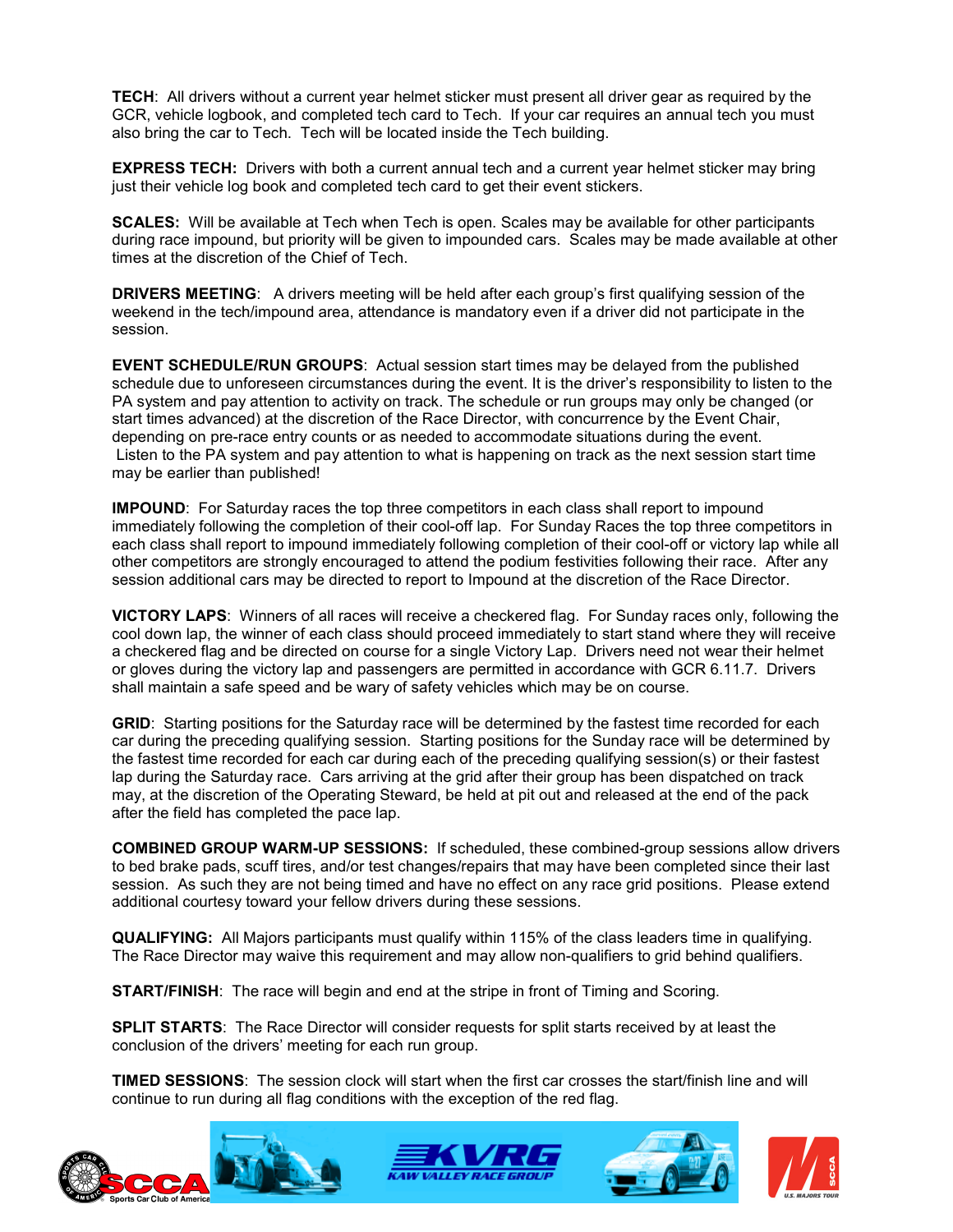**Fuel will be available at the track! 100 octane unleaded, 110 octane unleaded and 116 octane leaded fuel selections can be purchased at-the-pump with a credit card.**

**RACE LENGTH**: Saturday races will be 25 minute timed races. Sunday races will be 18 laps/ 45 miles or 35 minutes, whichever occurs first.

**RADIO FREQUENCIES:** Reserved radio frequencies will be posted not later than Friday registration. These frequencies may be monitored but shall not be used for communication by any participant.

**DISABLED CARS**: Disabled or damaged cars may be removed from the course and delivered to a central location. If the car has sustained body/chassis damage it will be released to the driver/crew after tech has made appropriate notations in the vehicle log book. Cars disabled due to a mechanical failure will be released to the driver/crew immediately. If the car requires wrecker support to return to its paddock location, there may be a delay depending on the availability of wreckers or flat tows.

**CLOTHING:** Closed toed shoes are required on the grid and over the wall on pit lane. Crew members on pit lane must display their event credentials at all times while on pit lane.

**PACE/SAFETY CAR**: In addition to GCR 6.6.2., the field shall follow the PACE/SAFETY car as long as its emergency lights are flashing, even if it varies from the normal race course. In the event a full course yellow results in dispatch of the safety car, the safety car will enter the racing surface at pit out.

**RESULTS:** Live timing will be available during the event. Unless otherwise announced, live timing will be available via the Race Monitor App available for iPhone and Android phones. Qualifying, provisional and final results will be posted at the base of the Timing and Scoring Tower. Final results will be posted to the KVRG and SCCA Majors websites no later than 7 days following the completion of the event.

**AWARDS:** Trophies for all races will be awarded in accordance with the GCR. Trophies will be presented at the event. Majors points will be awarded for all races in accordance with the GCR.

**A. DATA ACQUISITION:** Majors staff and their delegates may install data acquisition equipment in a competitor's car. This program is to assist the CRB in performance balancing. If selected, participation is not optional and is not protestable. The data collected will not be used for compliance purposes. All cars carrying an SCCA data collection device shall report to impound after their session.

**LAST LAP INDICATOR**: When possible, a waving white flag will be displayed at start/finish to indicate the last lap has begun.

**SOCIAL EVENT:** There will be a worker/competitor party at the conclusion of activities on Saturday. Drivers, crews, and workers are encouraged to attend.

**PADDOCK:** Parking regulations are hereby incorporated in these regulations by reference. Failure to follow the direction of the Paddock Marshal or her/his designate regarding paddock parking or activities may result in expulsion from the facilities**.** 

#### **COURSE: Grand Prix 2.5 mile course, run in a counter clockwise direction!**

**TRACK LIMITS:** Cars shall not cross the blend line at the exit of the pit lane whether approaching on the track or pit lane side. Cars shall not cross the track limits line demarcated by cones at turn fourteen (just prior to entering the straight). Violation of track limits at either location may result in penalties which will be explained at the drivers meeting.

#### **PROVISIONS:**

Camping is allowed in the paddock on Friday and Saturday nights. Electricity is available in limited areas of the paddock. A charge for electricity may be assessed. Do not park in spaces where electricity is